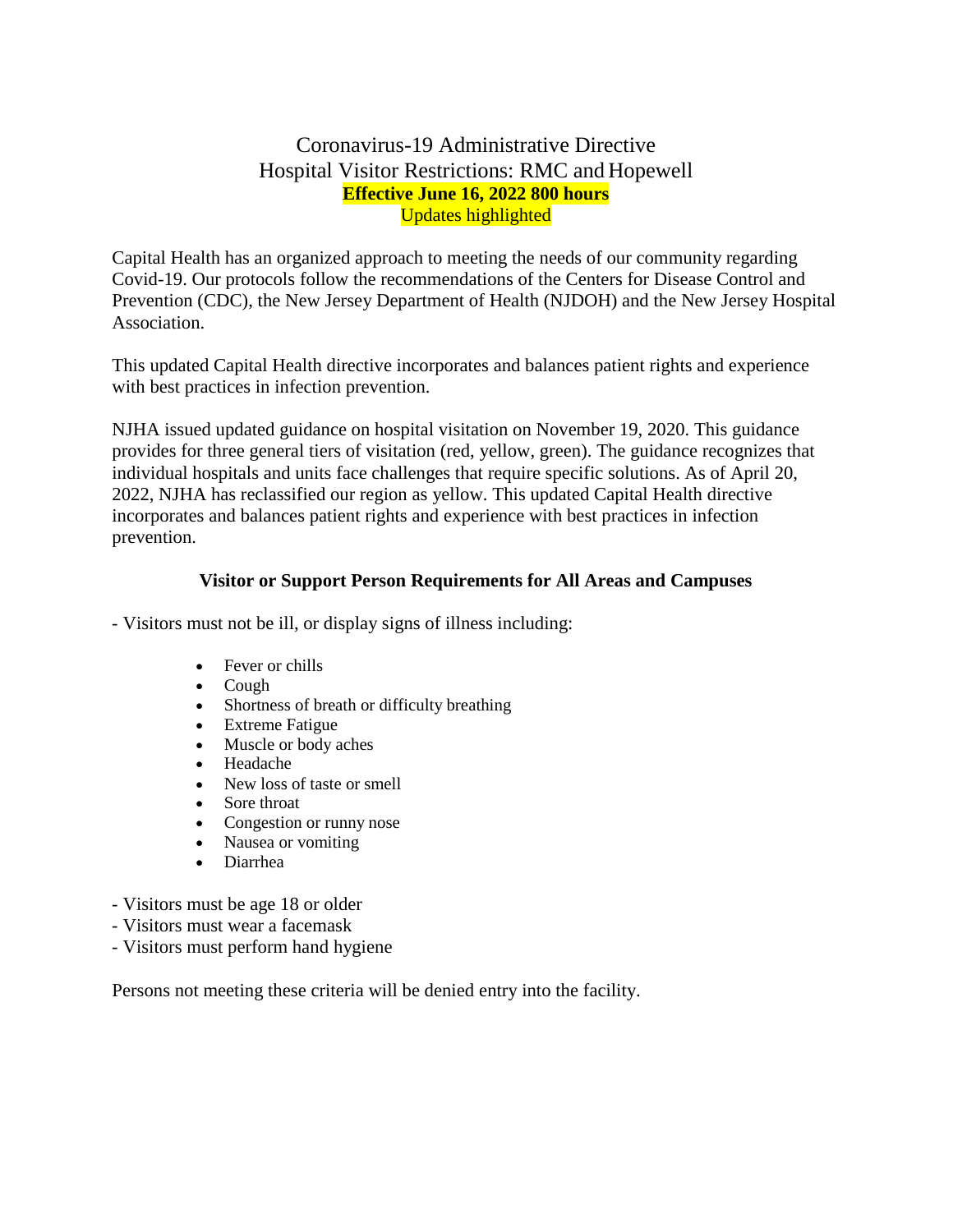#### **Volunteers**

Fully vaccinated volunteers are permitted at this time if cleared by the Volunteer Services department to begin and/or resume providing service.

#### **Belongings**

Limited belongings for COVID patients will be taken in at the front desk subject to the following considerations:

Items are accepted at the front desk only from households in which there are no known positive individuals. Family members attempting to deliver/drop off items must pass symptom and temperature checks for items to be accepted. To aid in infection control, we are only accepting limited items. These are:

- Phone
- Device Charger
- Tablet or small device
- Limited reading material

## **Visitation of Decedents: Both Campuses**

**Decedents who are not COVID + or PUI:** Two family members may visit the decedent on the clinical unit provided there is no impact on ability/capacity to care for other patients.

**Decedents who are COVID + or PUI:** No visitation is permitted for infection control. **The nurse manager can override this based on his/her discretion to allow one visitor.** Factors to be considered include social dynamic of family, timing in which they can arrive, and workflow/workload of the unit at that time.

No families are permitted in the morgue at any time.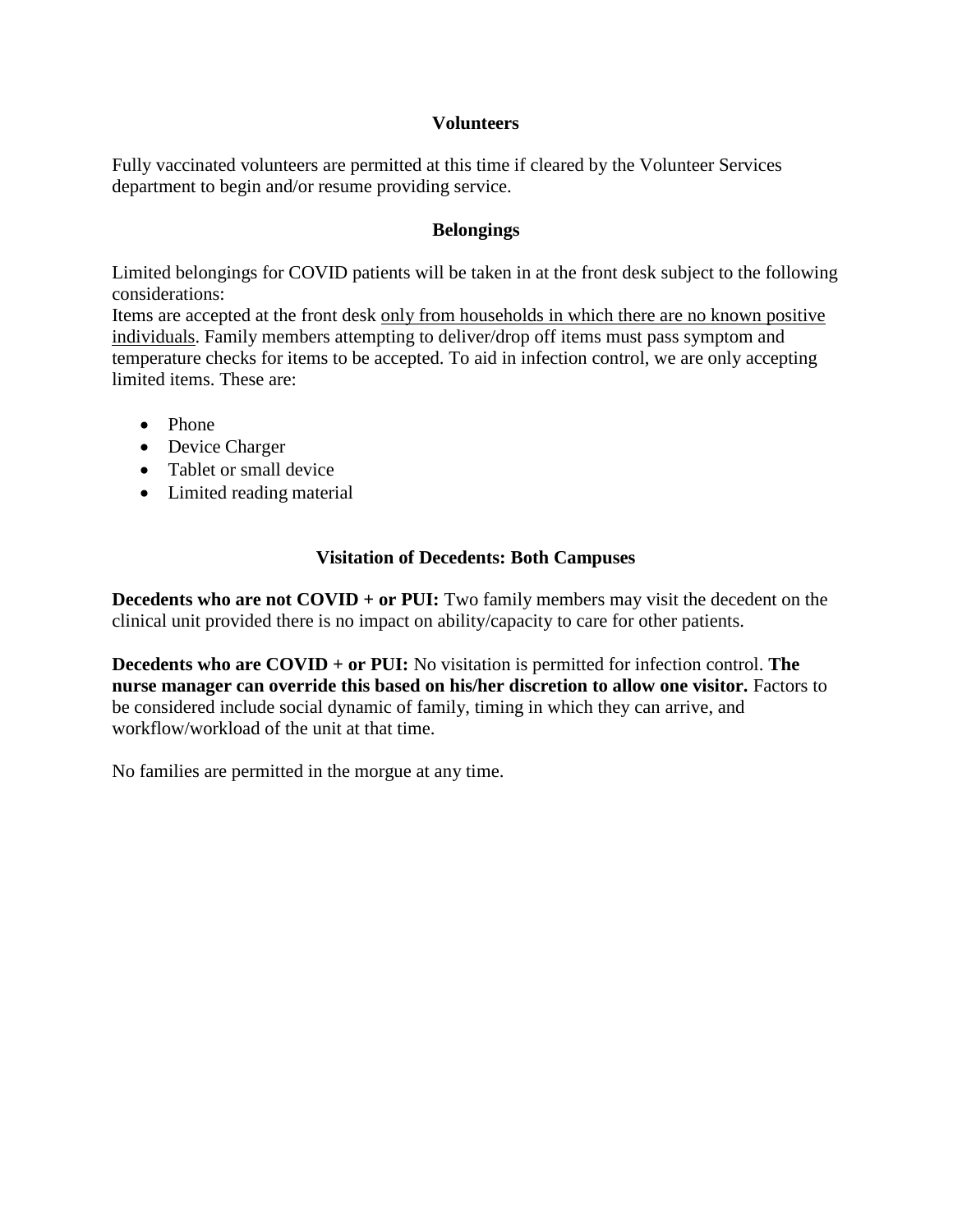# Hopewell Campus

#### **Hopewell General Inpatient Units, Intensive Care Units and Observation Units**

**One visitor at a time is permitted for each patient between 8AM and 8PM daily. This does not need to be same individuals throughout the patient stay. Each visitor must meet screening criteria.** The nurse manager on each floor has the authority to override this limitation and allow additional visitors at a time based on **extraordinary** circumstances to assure compassion for patients and families. These situations are generally limited to end-of-life care. Clergy who meet medical screening requirements above will be permitted to attend patients as an additional visitor. At physician discretion, visitation may be limited for immunocompromised patients on a case-by-case basis.

In accordance with DOH policy, patients with intellectual or cognitive disability, communication barriers or behavioral concerns may have a designated care partner with them **at all times**  throughout their hospitalization at either campus. This designated care partner can be a family member; personal care assistant; or other disability service provider knowledgeable about the patient's care. This individual will be identified by an orange band and must be the same individual throughout the patient's stay. This individual must stop at the lobby security desk and present the band to enter the facility. This individual must meet COVID-19 symptom and temperature screening criteria. Once in the unit, the designated care partner must not access other areas of the hospital.

If requested, overnight stays for **one** care partner are permitted for adult patients during **yellow**  risk level (per New Jersey Hospital Association guidelines) if the care partner is fully vaccinated against COVID-19 or has tested negative for the coronavirus that causes COVID-19 within 72 hours of the visit. The nurse manager, or their designee, on each floor is responsible for validating vaccination or test results of any care partners requesting an overnight stay. Care partners who plan to stay overnight should carry documentation of vaccination or test results with them and be prepared to show documentation. Intensive care units may have restrictions on overnight visits based on space limits and the patient safety.

Any visitor behavior that creates risk to patients, families or staff may lead to visitation restrictions.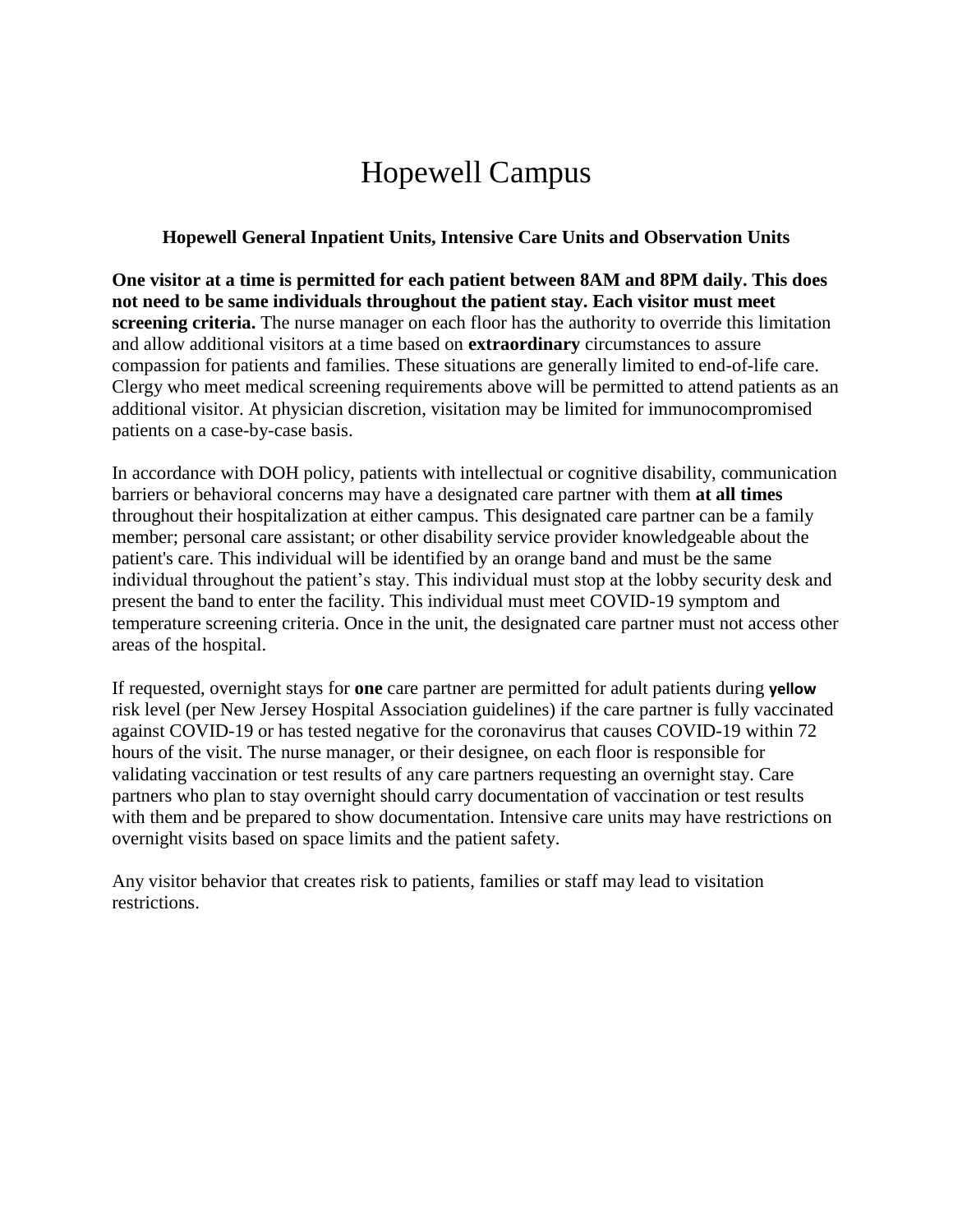#### **Hopewell COVID-19 Units**

**No visitors are permitted at any time.** The nurse manager on each floor has the authority to override this limitation and allow one visitor based on **extraordinary** circumstances to assure compassion for patients and families. These situations are generally limited to end-of-life care. Clergy who meet medical screening requirements above will be permitted to attend patients as an additional visitor.

In accordance with DOH policy, patients with intellectual or cognitive disability, communication barriers or behavioral concerns may have a designated care partner with them at all times throughout their hospitalization at either campus. This designated care partner can be a family member; personal care assistant; or other disability service provider knowledgeable about the patient's care. This individual will be identified by an orange band and must be the same individual throughout the patient's stay. This individual must stop at the lobby security desk and present the band to enter the facility. This individual must meet COVID-19 symptom and temperature screening criteria. Once in the unit, the designated care partner must not access other areas of the hospital.

## **Hopewell Emergency Department**

**One visitor per patient is permitted in the adult emergency department treatment areas at all hours. This should be the same individual throughout the ED stay.** When not in the treatment area, the single designated support person may remain in the emergency department waiting area wearing a mask. This individual must meet COVID-19 symptom and temperature screening criteria.

## **Hopewell Outpatient Diagnostic, Procedural Areas and Operating Room Waiting Areas**

Same day surgery or procedure patients may have one support person accompany them through the registration process at the front desk. One family member/support person of patients undergoing surgical procedures will be invited back after patient intake is complete to wait with the patient both before and after the procedure. PACU remains a restricted area as does the Endoscopy/GI area due to patient safety and privacy concerns. One visitor is permitted in other outpatient diagnostic areas for patients requiring assistance.

Patients with intellectual or cognitive disability, communication barriers, behavioral concerns or general debility limiting their ability to navigate the facility may have a designated support person with them during their outpatient care. This individual must meet COVID-19 symptom and temperature screening criteria and wear a facemask. At times when their physical presence is not required to assist the patient, these individuals should wait in the designated area for the relevant service practicing social distancing.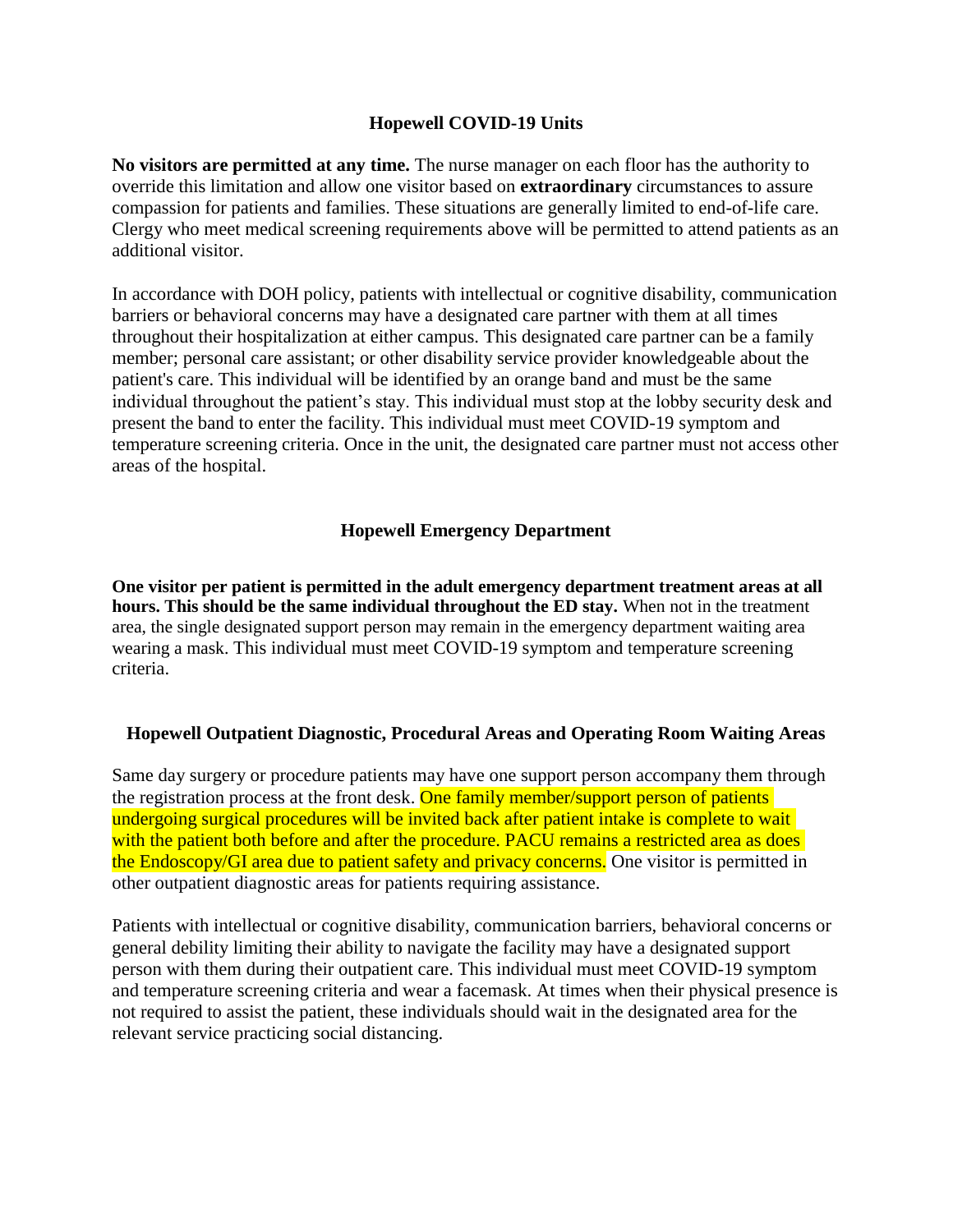#### **Hopewell Pediatric Inpatient Unit and Emergency Department**

Patients less than 18 years of age may have two parent or guardian visitors at all hours. This does not need to be the same designated individuals for the entire hospitalization. Each visitor must meet screening criteria. For the inpatient unit, these individuals will be identified by a band given on the unit. The band must be shown to gain entry to the facility.

## **Hopewell Neonatal ICU**

Visitation is limited to two parents or legal guardian(s). In the event that there is one parent or legal guardian, a second support person may be designated to visit with the parent or legal guardian. The identified individuals will be banded according to organizational standard. The visitors will be the same for the duration of the admission. Visitation may be altered at the discretion of the organization and unit leadership.

#### **Hopewell Obstetrics**

Patients may select one visitor/support person who will have access to visitation at all hours. This individual will be banded with the child's information and must be the same individual throughout the duration of the hospitalization. One additional visitor per patient who meets screening criteria is welcomed during the hours of 3p-8p for 3M (not Labor and Delivery). This additional visitor does not need to be the same person throughout the hospital stay.

In addition to the designated support person, one doula may attend the patient at all hours. The doula is determined to be an essential element of the patient's healthcare team. This must be the same doula throughout the labor process.

The doula will be provided with an orange band to be worn at all times. The doula must meet all screening requirements and will have their temperature monitored twice daily.

## **Hopewell Outpatient Practice Offices**

One companion may accompany a patient to an office visit per DCA Administrative Order 2021- 11. The companion must be screened for temperature < 100.0 F and symptoms as defined on the first page of this document. The DOH defines "Companion" as a person accompanying a patient who is a minor or accompanying a patient receiving health care services in an office, whose presence is needed to provide assistance with mobility, communication, or understanding, or as a support person for pregnancy-related care including but not limited to office-based ultrasound, genetic counseling, miscarriage management, and postpartum exams.

If a person who has accompanied the patient is needed only for transportation to the appointment and not needed to be present as a companion during clinical consultation, that person should wait outside of the premises if feasible.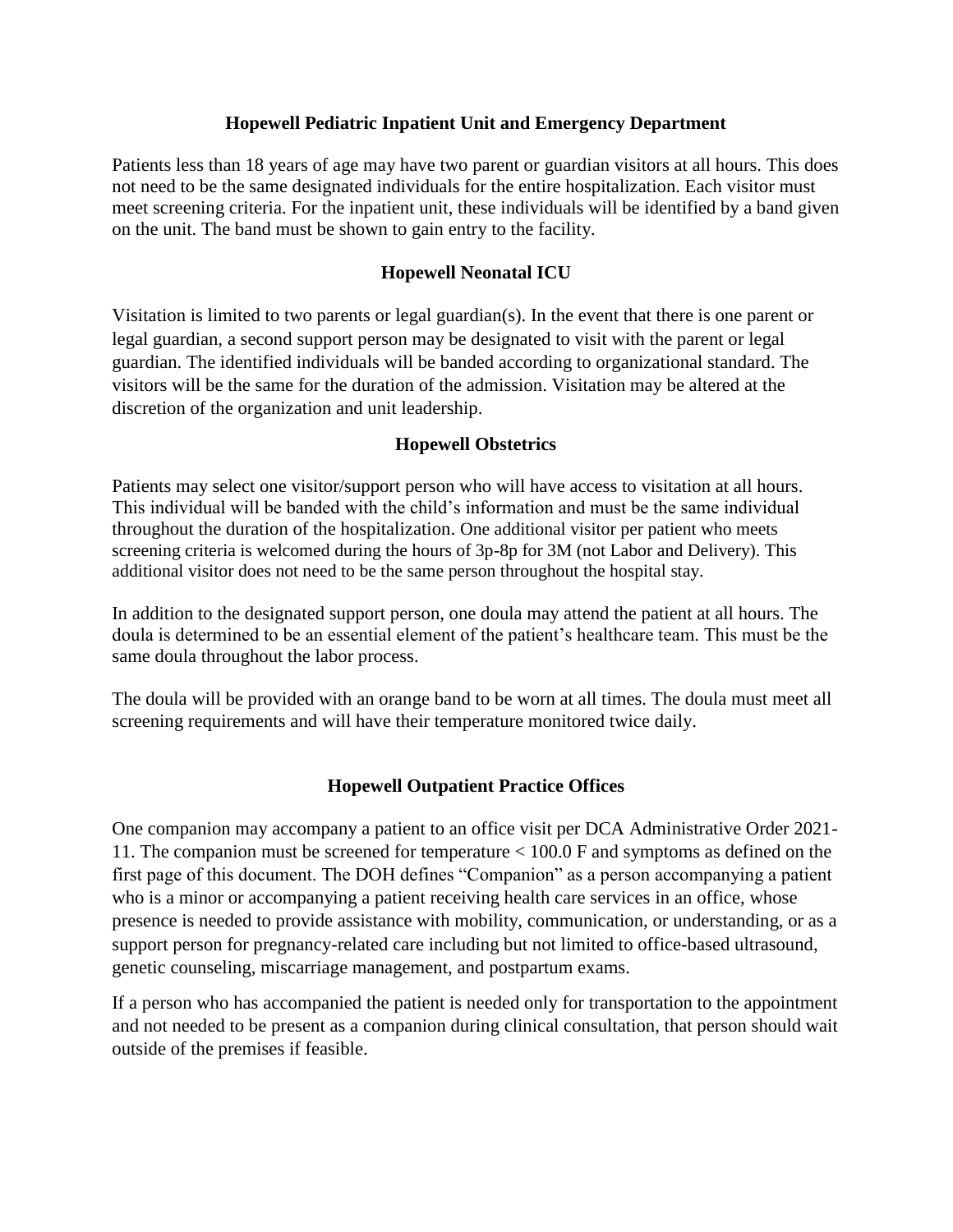## RMC Campus

#### **RMC General Inpatient Units, Intensive Care Units and Observation Units**

**One visitor at a time is permitted for each patient between 8AM and 8PM daily in single patient rooms. One visitor at a time per patient is permitted in double occupancy rooms. This does not need to be the same individuals throughout the patient stay. Each visitor must meet screening criteria. At physician discretion, visitation may be limited for immunocompromised patients on a case-by-case basis.** The nurse manager on each floor has the authority to override this limitation and allow additional visitors at a time based on **extraordinary** circumstances to assure compassion for patients and families. These situations are generally limited to end-of-life care. Clergy who meet medical screening requirements above will be permitted to attend patients as an additional visitor.

In accordance with DOH policy, patients with intellectual or cognitive disability, communication barriers or behavioral concerns may have a designated care partner with them **at all times**  throughout their hospitalization at either campus. This designated care partner can be a family member; personal care assistant; or other disability service provider knowledgeable about the patient's care. This individual will be identified by an orange band and must be the same individual throughout the patient's stay. This individual must stop at the lobby security desk and present the band to enter the facility. This individual must meet COVID-19 symptom and temperature screening criteria. Once in the unit, the designated care partner must not access other areas of the hospital.

If requested, overnight stays for **one** care partner are permitted for adult patients during **yellow**  risk level (per New Jersey Hospital Association guidelines) if the care partner is fully vaccinated against COVID-19 or has tested negative for the coronavirus that causes COVID-19 within 72 hours of the visit. The nurse manager, or their designee, on each floor is responsible for validating vaccination or test results of any care partners requesting an overnight stay. Care partners who plan to stay overnight should carry documentation of vaccination or test results with them and be prepared to show documentation. Intensive care units may have restrictions on overnight visits based on space limits and the patient safety.

Any visitor behavior that creates risk to patients, families or staff may lead to visitation restrictions.

## **RMC COVID-19 Units**

**No visitors are permitted at any time.** The nurse manager on each floor has the authority to override this limitation and allow one visitor based on **extraordinary** circumstances to assure compassion for patients and families. These situations are generally limited to end-of-life care. Clergy who meet medical screening requirements above will be permitted to attend patients as an additional visitor.